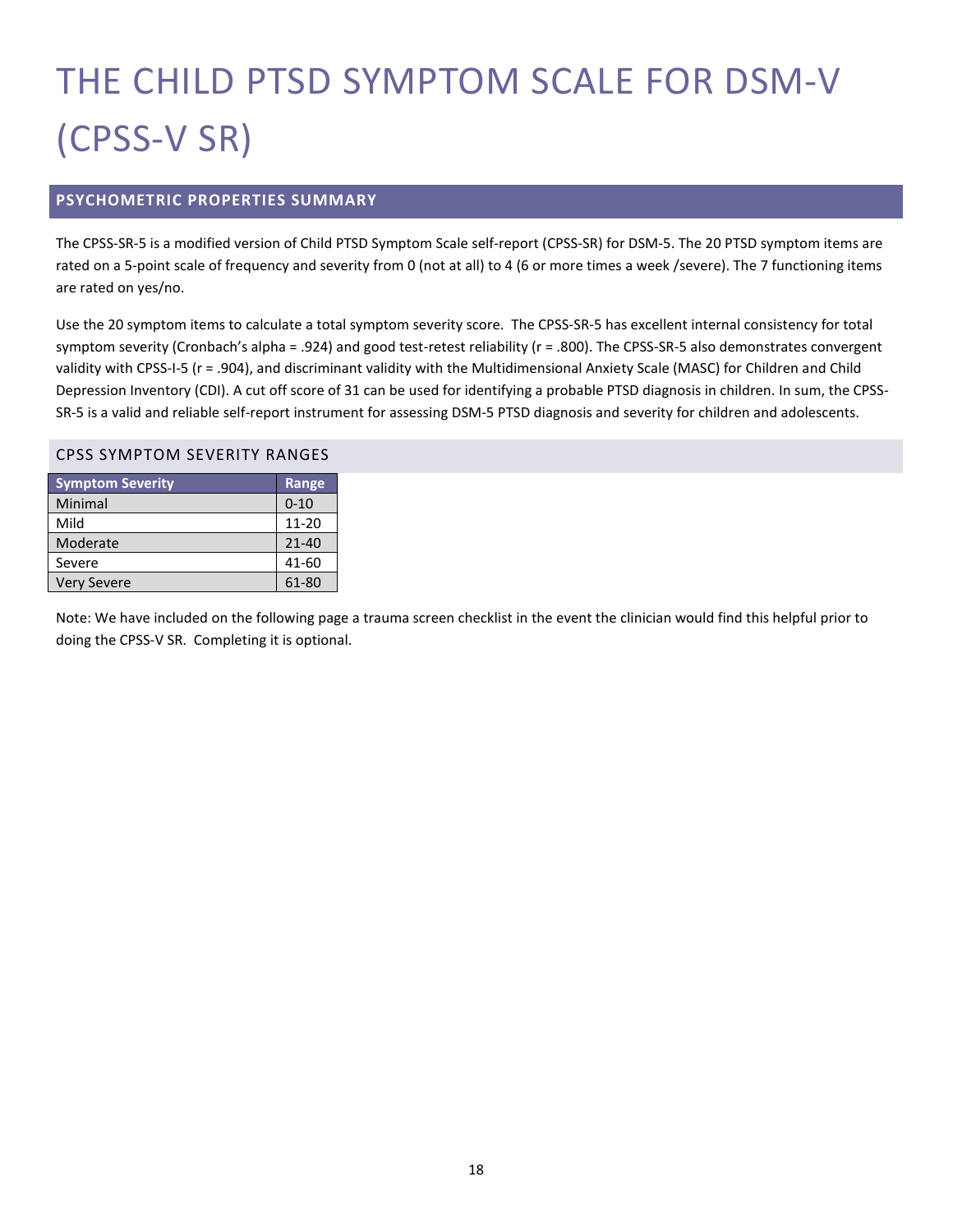# TRAUMA SCREEN (OPTIONAL – IF NEEDED)

Name: Date:

## **INSTRUCTIONS**

Many children go through frightening or stressful events. Below is a listed of frightening or stressful events that can happen. Mark YES if you have experienced any of these events. Mark NO if you have not experienced these events.

|    |                                                                                                       | Yes | No |
|----|-------------------------------------------------------------------------------------------------------|-----|----|
|    | A severe natural disaster such as a flood, tornado, hurricane, earthquake, or fire                    |     |    |
| 2. | Serious accident or injury caused by a car or bike crash, being bitten by a dog, or caused by playing |     |    |
|    | sports                                                                                                |     |    |
| 3. | Being robbed by threat, force, or weapon                                                              |     |    |
| 4. | Being slapped, punished, or beaten by a relative                                                      |     |    |
| 5. | Being slapped, knifed, or beaten by a stranger                                                        |     |    |
| 6. | Seeing a relative get slapped, punished, or beaten                                                    |     |    |
| 7. | Seeing somebody in your community being slapped, punished, or beaten                                  |     |    |
| 8. | Being touched in your sexual/private parts by an adult/someone older who should not be touching       |     |    |
|    | you there                                                                                             |     |    |
| 9. | Being forced/pressured to have sex at a time when you could not say no                                |     |    |
|    | 10. A family member or somebody close dying suddenly or in a violent way                              |     |    |
|    | 11. Being attacked, shot, stabbed, or seriously injured                                               |     |    |
|    | 12. Seeing someone be attacked, shot, stabbed, or seriously injured or killed                         |     |    |
|    | 13. Having a stressful or frightening medical procedure                                               |     |    |
|    | 14. Being around a war                                                                                |     |    |
|    | 15. Any other stressful or frightening event                                                          |     |    |
|    | Describe:                                                                                             |     |    |

Which of these events bothers you most?

If you answered **NO** to all of the above questions, **STOP**. If you answered **YES** to any of the above questions, please answer the following questions.

| When the event happened, did you feel:                   | Yes | No |
|----------------------------------------------------------|-----|----|
| Fear that you were going to die or be seriously injured? |     |    |
| Fear that someone else was seriously hurt?               |     |    |
| Unable to help yourself?                                 |     |    |
| Shame or disgust?                                        |     |    |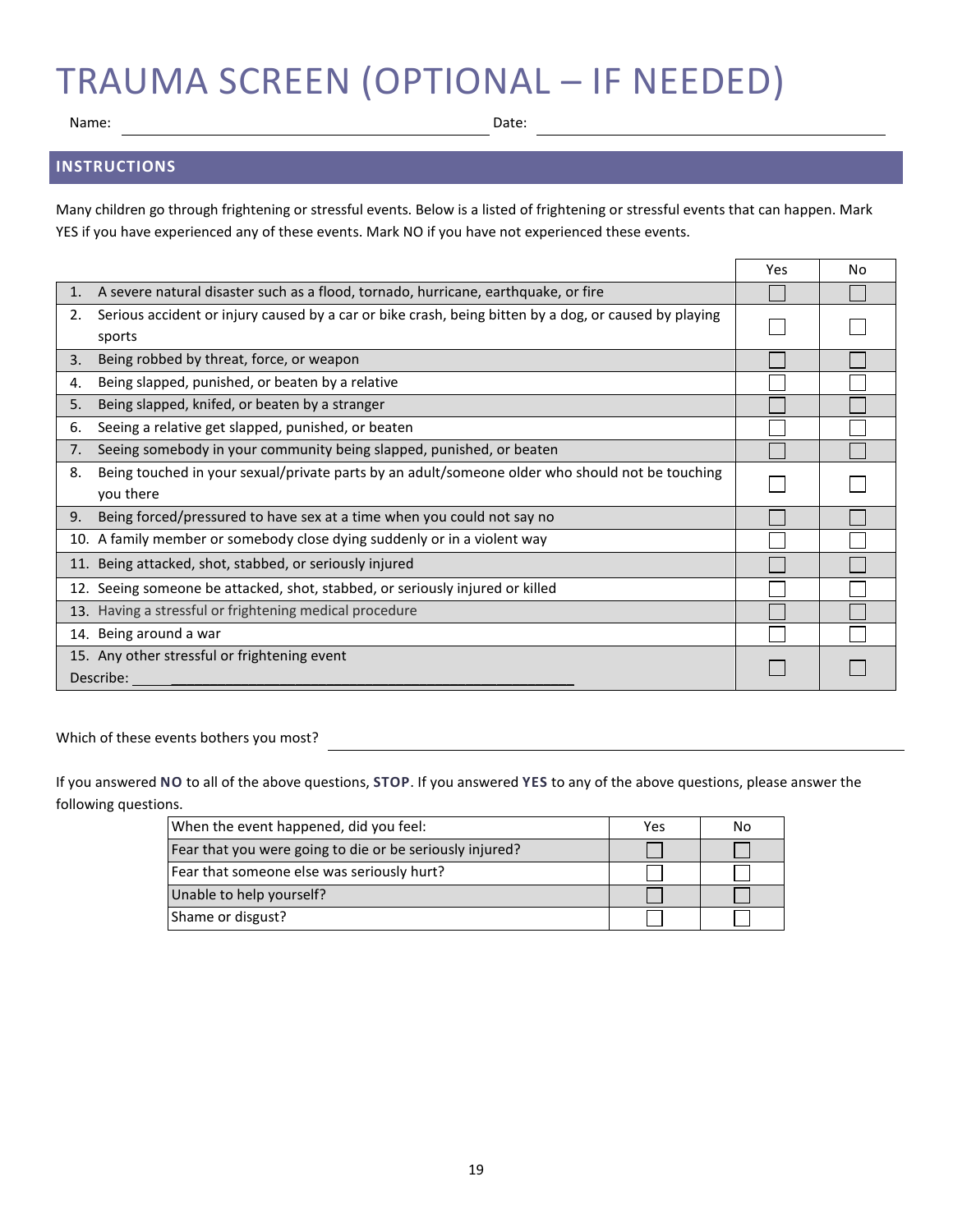

Name or ID: Date:

Sometimes scary or upsetting things happen to kids. It might be something like a car accident, getting beaten up, living through an earthquake, being robbed, being touched in a way you didn't like, having a parent get hurt or killed, or some other very upsetting event.

Please write down the scary or upsetting thing that bothers you the most when you think about it (this should be the event you listed in the Trauma Screen, if the Trauma Screen was used):

When did it happen?

| Not at all | Once a week or | 2 to 3 times a | 4 to 5 times a | 6 or more times a  |
|------------|----------------|----------------|----------------|--------------------|
|            | less/a little  | week/somewhat  | week/a lot     | week/almost always |

These questions ask about how you feel about the upsetting thing you wrote down. Read each question carefully. Then circle the number (0-4) that best describes how often that problem has bothered you IN THE LAST MONTH.

| 1. Having upsetting thoughts or pictures about it that came into your head when you didn't want them to           | 0            | $\mathbf{1}$ | $\overline{2}$           | 3              | 4              |
|-------------------------------------------------------------------------------------------------------------------|--------------|--------------|--------------------------|----------------|----------------|
| 2. Having bad dreams or nightmares                                                                                | 0            | $\mathbf{1}$ | $\overline{2}$           | 3              | 4              |
| 3. Acting or feeling as if it was happening again (seeing or hearing something and feeling as if you are there    |              | $\mathbf{1}$ | 2                        | 3              | 4              |
| again)                                                                                                            |              |              |                          |                |                |
| 4. Feeling upset when you remember what happened (for example, feeling scared, angry, sad, guilty, confused)      | 0            | $\mathbf{1}$ | $\overline{2}$           | 3              | 4              |
| 5. Having feelings in your body when you remember what happened (for example, sweating, heart beating fast,       | 0            | $\mathbf{1}$ | 2                        | $\overline{3}$ | 4              |
| stomach or head hurting)                                                                                          |              |              |                          |                |                |
| 6. Trying not to think about it or have feelings about it                                                         | 0            | 1            | 2                        | 3              | 4              |
| 7. Trying to stay away from anything that reminds you of what happened (for example, people, places, or           | $\Omega$     | $\mathbf{1}$ | 2                        | 3              | $\overline{4}$ |
| conversations about it)                                                                                           |              |              |                          |                |                |
| 8. Not being able to remember an important part of what happened                                                  | $\mathbf{0}$ | 1            | 2                        | 3              | 4              |
| 9. Having bad thoughts about yourself, other people, or the world (for example, "I can't do anything right", "All | $\Omega$     | $\mathbf{1}$ | $\overline{2}$           | 3              | $\overline{4}$ |
| people are bad", "The world is a scary place")                                                                    |              |              |                          |                |                |
| 10. Thinking that what happened is your fault (for example, "I should have known better", "I shouldn't have       | $\Omega$     | $\mathbf{1}$ | $\overline{\phantom{0}}$ | 3              | 4              |
| done that", "I deserved it")                                                                                      |              |              |                          |                |                |
| 11. Having strong bad feelings (like fear, anger, guilt, or shame)                                                | 0            | $\mathbf{1}$ | 2                        | 3              | 4              |
| 12. Having much less interest in doing things you used to do                                                      | 0            | 1            | 2                        | 3              | 4              |
| 13. Not feeling close to your friends or family or not wanting to be around them                                  | $\Omega$     | $\mathbf{1}$ | 2                        | 3              | 4              |
| 14. Trouble having good feelings (like happiness or love) or trouble having any feelings at all                   | 0            | 1            | 2                        | 3              | 4              |
| 15. Getting angry easily (for example, yelling, hitting others, throwing things)                                  | $\Omega$     | $\mathbf{1}$ | 2                        | 3              | $\overline{4}$ |
| 16. Doing things that might hurt yourself (for example, taking drugs, drinking alcohol, running away, cutting     | $\Omega$     | $\mathbf{1}$ | $\mathcal{P}$            | 3              | 4              |
| yourself)                                                                                                         |              |              |                          |                |                |
| 17. Being very careful or on the lookout for danger (for example, checking to see who is around you and what is   | $\mathbf{0}$ | $\mathbf{1}$ | 2                        | 3              | 4              |
| around you)                                                                                                       |              |              |                          |                |                |